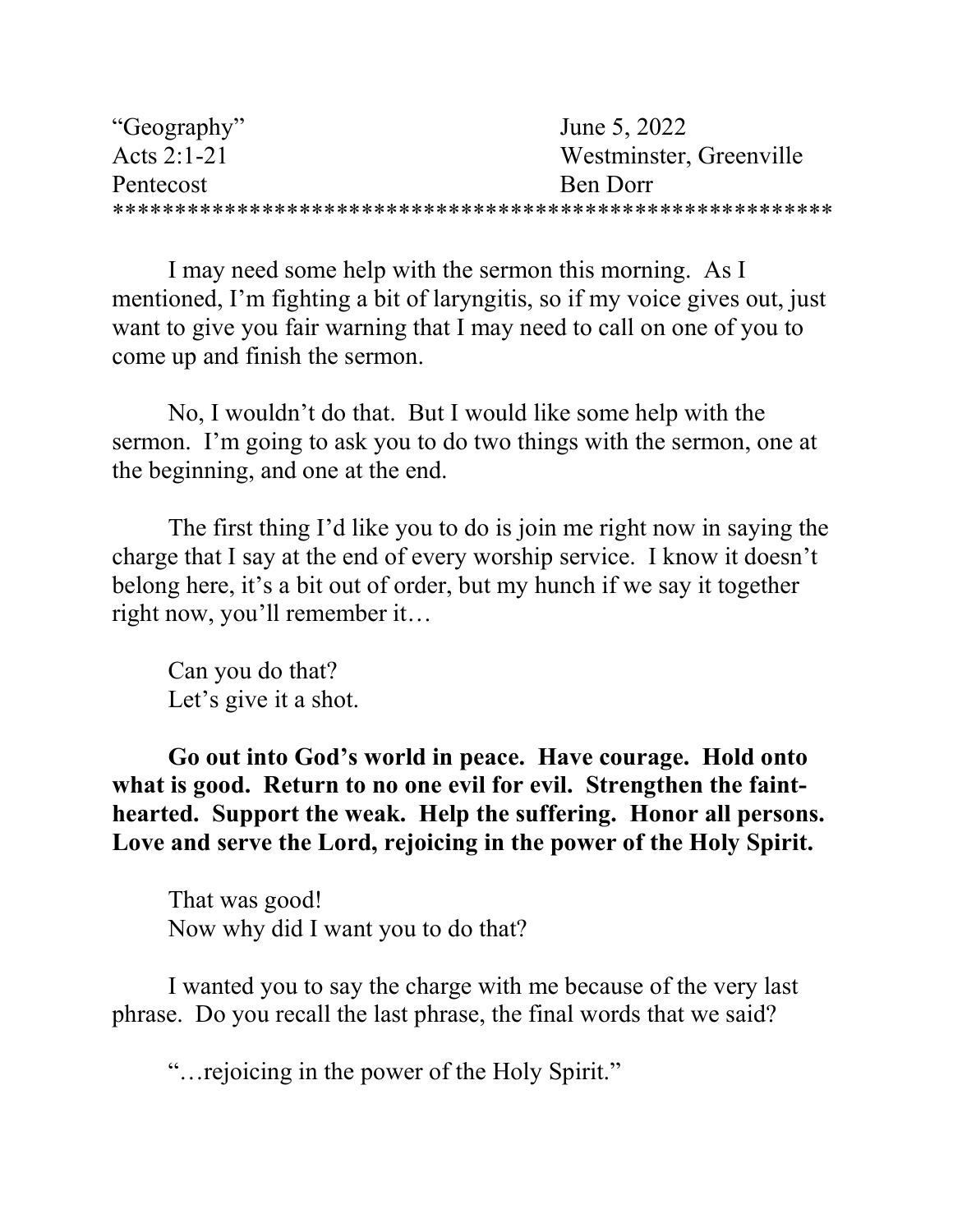The power of the Holy Spirit? Have you ever thought about that before?

 What are we talking about when we talk about the power of the Holy Spirit?

I raise the question because today is Pentecost.

The birthday of the Church.

 The day, according to Luke, when the Holy Spirit arrived, and came to the disciples "like the rush of a violent wind."

 "…at this sound the crowd gathered and was bewildered, because each one heard them speaking in the native language of each. Amazed and astonished, they asked, 'Are not all these who are speaking Galileans? And how is it that we hear, each of us, in our own native language?

> Parthians, Medes, Elamites, and residents of Mesopotamia, Judea and Cappadocia, Pontus and Asia, Phrygia and Pamphylia…" the list goes on, but the point is clear:

 The Holy Spirit can overcome any geography, any history, boundary, any difference to create God's Church. That's the power of the Holy Spirit! True back then, and true today.

Whether it's a difference in how we grew up, or a difference in what we need out of our church, or a difference in political persuasion, or a difference in sexual orientation…

We all have our own "geographies," if you will—places that we come from when we enter this room. And by the power of the Holy Spirit, we are UNITED as God's people, because our first allegiance goes deeper than that which might divide us.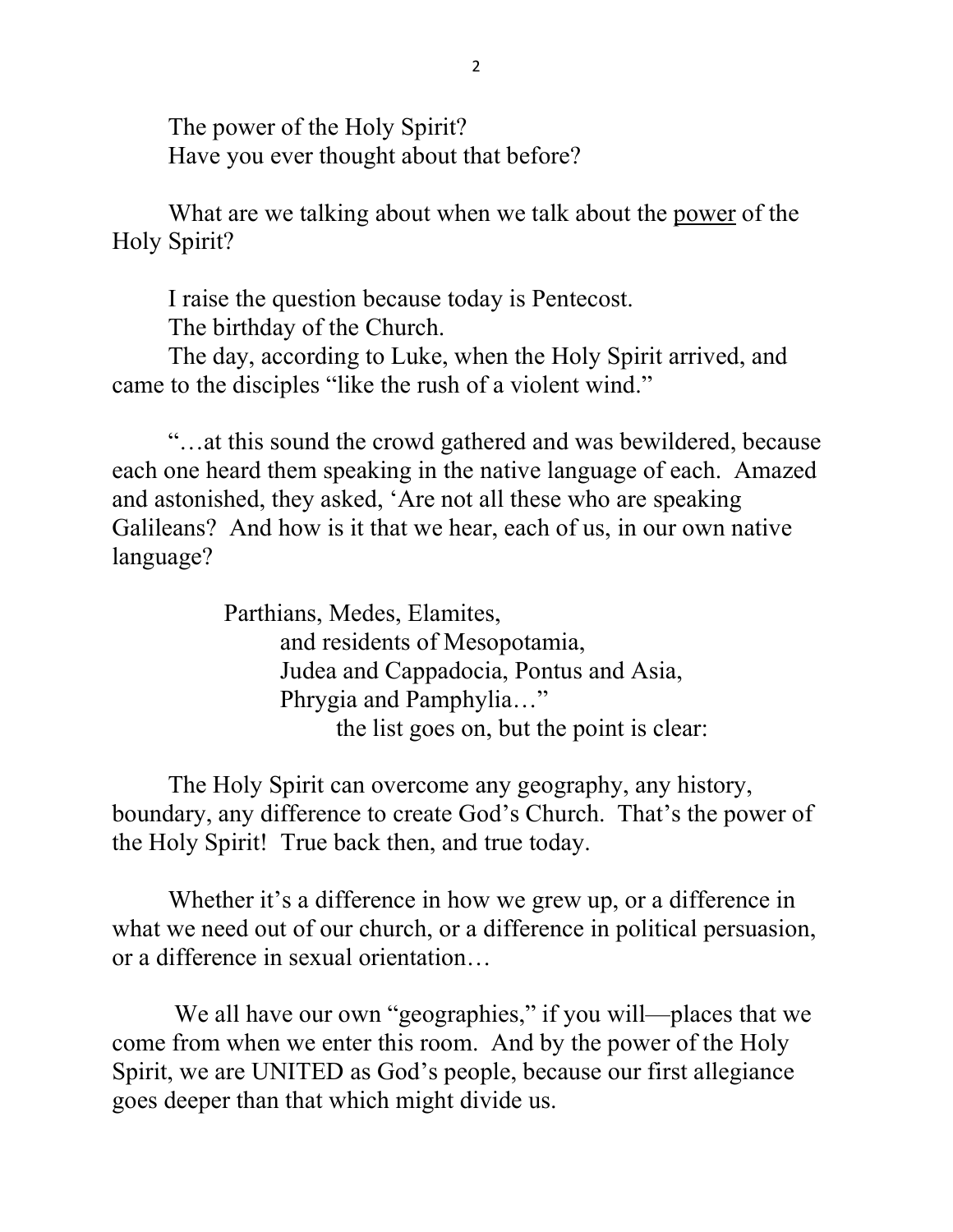All of which raises a question in my mind:

## Is the power of the Holy Spirit strong enough to create community not just within God's Church, but outside of God's Church?

I ask that question because there are other geographies on my mind this morning.

Buffalo. Uvalde. Tulsa.

It's been an emotional roller coaster this past month, and one of the most common sentiments that I've heard in the news, on social media, even from other pastors is a sense of hopelessness and helplessness.

That nothing will ever change. That our community is forever broken. But I think Pentecost teaches us something else. Pentecost says that we must never lose hope.

We must never lose hope that God will be at work—and through the power of God's Spirit, God works through people just like you and me to create peace where there is violence, community where there is conflict.

Martin Luther King, Jr. referred to it as the "beloved community."

He believed that the Holy Spirit could work through us, that we are "co-creators" with God, and that the beloved community could be formed not just inside these walls but outside these walls.

 How does that happen? Our texts for today teach us three things: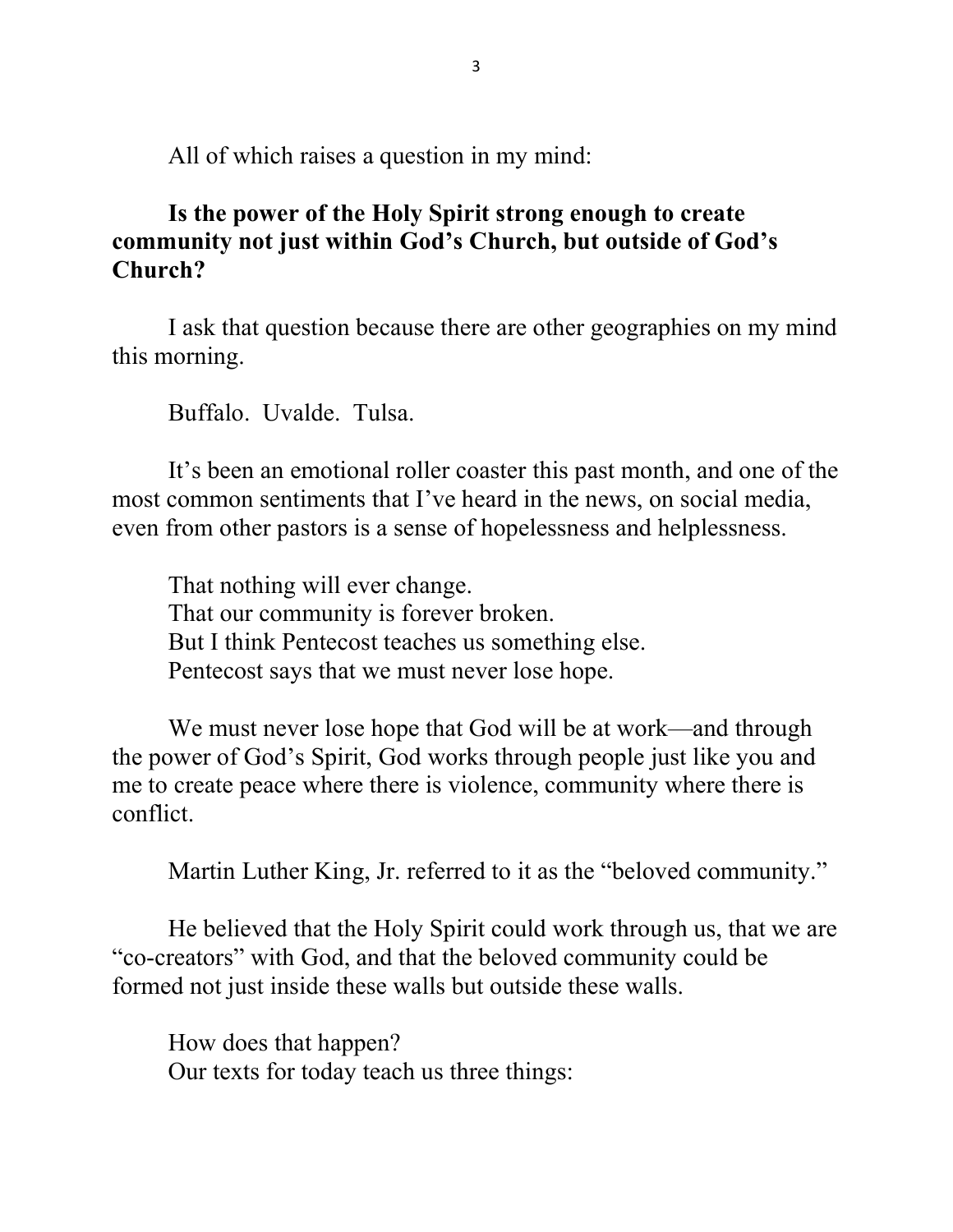1. By listening. By listening to one another.

Sometimes, it's easy to think that the miracle of Pentecost was that the disciples SPOKE in many different languages, but Luke emphasizes something else:

## "How is it that we hear?"

 That's what those who were present at the birthday of the Church said to one another. They were astonished that they heard something that they never expected to hear!

 Have you ever had the experience of hearing something you did not expect to hear, but in hindsight, you really needed to listen to what was said to you that day?

In one of her autobiographies, the late writer Maya Angelou describes the day when she was a brash, young student being instructed by an old professor named Frederick Wilkerson. Angelou was an intelligent student, but underneath her smart exterior there still lay the pain of a difficult childhood.

One day, Dr. Wilkerson handed Maya Angelou a book and said, "Would you read this to me?"

She read a section that ended with the words: "God loves me." Her professor said, "Read it again."

Angelou says:

"I was 24, very erudite, very worldly, and I said with great sarcasm, 'God loves me."

"Again." "God…loves…me."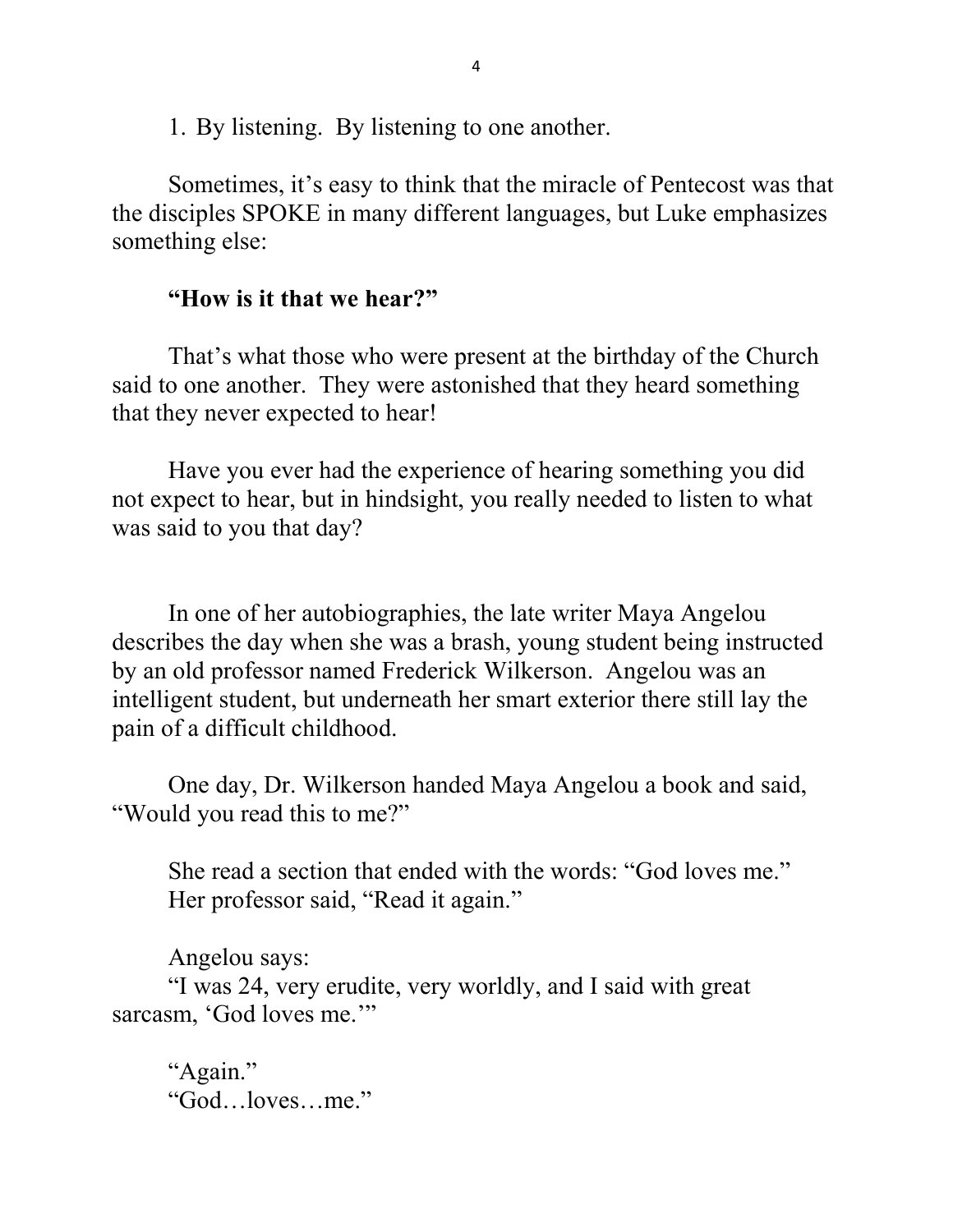Read that one more time.

"After the  $7<sup>th</sup>$  repetition," she said, "I began to sense that there might be truth in that statement…I knew that if God loved me…ME, Maya Angelou—

then I could do wonderful things.

I could learn anything, achieve anything.

.....I suddenly began to cry at the grandness of it all."<sup>1</sup>

\*\*\*\*\*\*

 At that moment, Maya Angelou didn't need to speak. She needed to listen.

She needed to hear something she had never heard before: that she belonged to God, that she was claimed by God, that she was a part of God's community!

Number one: the power of the Holy Spirit comes through listening. And number two: it also comes through loving. Not just loving the people we find it easy to love. But loving the people we find difficult to love.

 In our first text today, we heard Paul describe the fruits of the Spirit, and the first of those fruits is love.

 Do you know the Greek word that Paul uses? Agape. Agape isn't romantic love or philia, friendship love. Agape is loving when we don't feel like loving.

It's the highest form of love in Paul's mind.

<sup>&</sup>lt;sup>1</sup> Maya Angelou, *Wouldn't Take Nothing For My Journey Now*, New York: Bantam Books, 1994.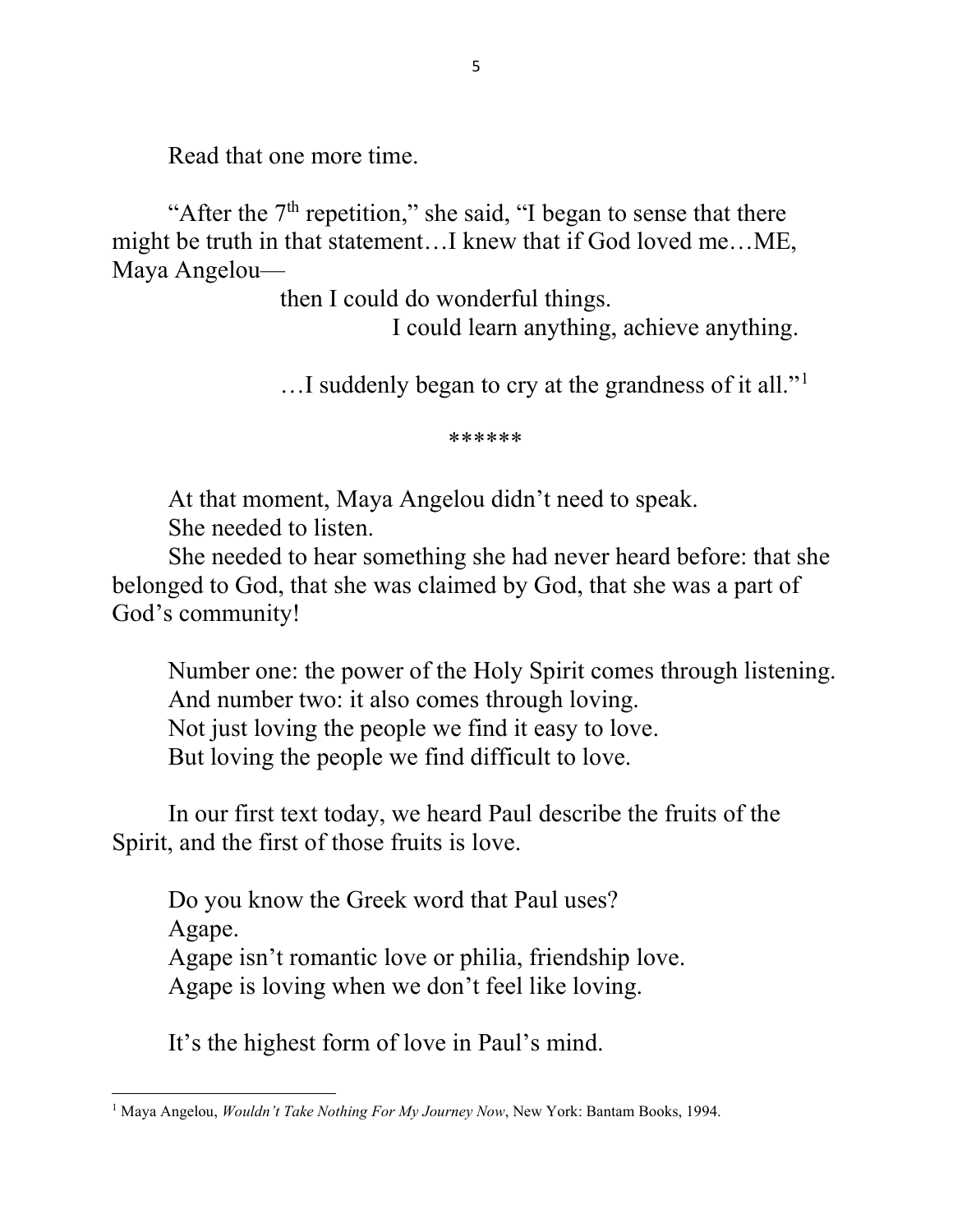I heard a story recently about something that happened in the summer of 2020, not long after George Floyd was killed. It happened in the town of Cambridge, Maryland.

 Cambridge is a city, like so many American cities, with a difficult past when it comes to its racial history.

At one time, it had a thriving African-American cultural and commercial district…but then in the late 1960s, there was a fire, and buildings burned in the Black commercial district. No knew how the fire started, but what was more horrible was that no fire trucks, no emergency vehicles, came to put out the fire.

 They intentionally stayed away. And the district burned. And race relations went downhill.

 Fast forward over 50 years. After the death of George Floyd, the City Council in Cambridge was approached by some local artists who wanted to paint a mural down one of the main streets in town.

 The Council voted to give permission, and artists—both Black and white—painted a beautiful mural.

 One night shortly thereafter, a truck was driven down that street when no one else was there. The driver drove with the intention of destroying the mural. The town woke up the next morning to find tire tracks and skid marks all over the paintings in the street.

 Fortunately, one of the security cameras on one of the stores along the street captured the event, as well as the license plate of the truck, and the driver of the truck was identified.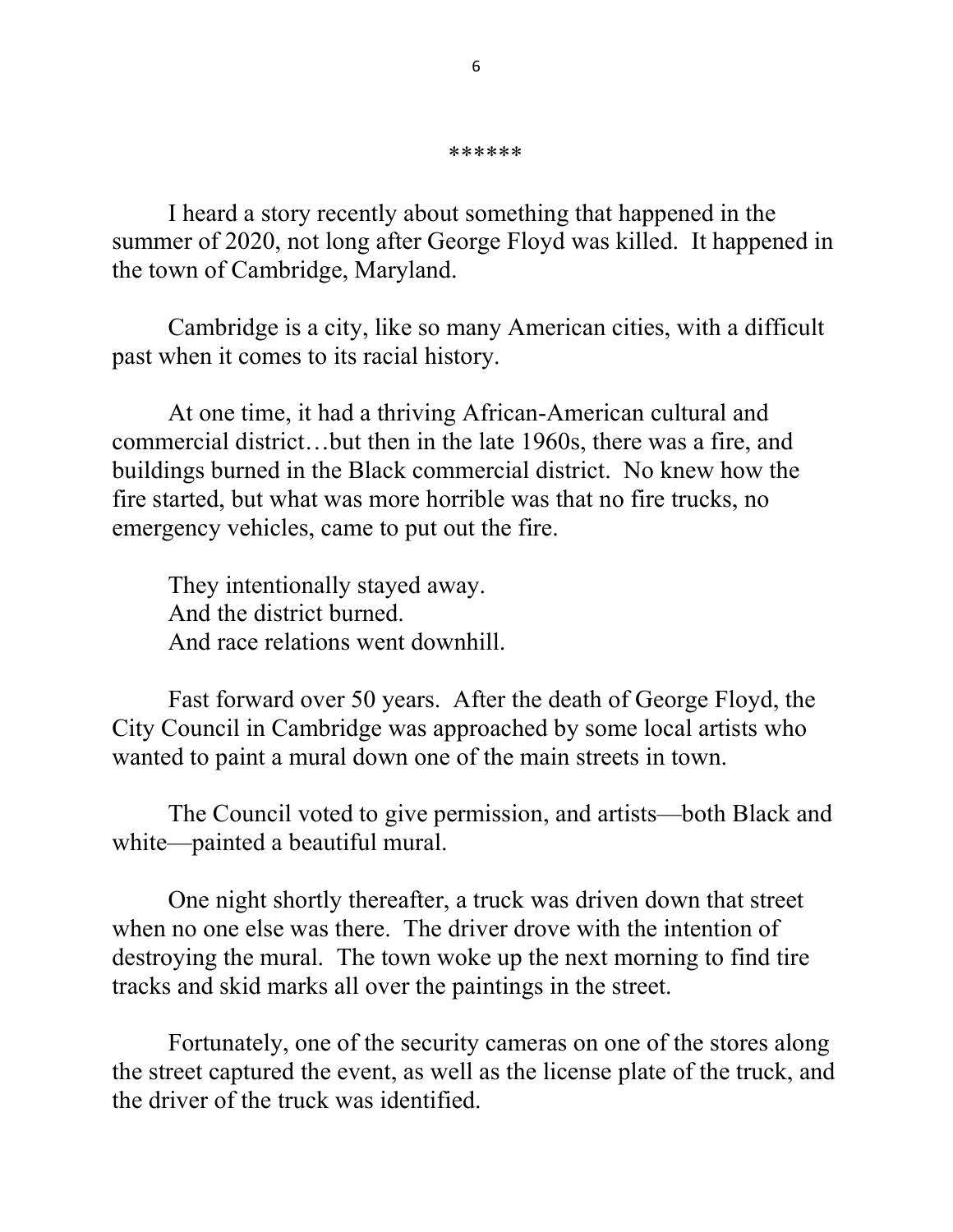The City Council contacted the primary artist of the mural, and invited her to repaint it…but she responded with a different idea.

 The artist, an African-American woman, invited the driver of the truck to have a conversation, and he accepted. She told him what it was like to grow up as a Black person in Cambridge. And she asked him what it was like to grow up as a white person in Cambridge.

 By the end of the conversation, the 21-year-old man who drove the truck apologized for what he had done, and he asked what he could do to make amends. He made a public apology, and then—he and his parents and the artist went to the mural, and started to paint.<sup>2</sup>

 Now…did those actions heal every wound in Cambridge's history? Of course not. So why did she do it? Why did the artist extend that invitation?

 I don't know what the artist would say to that question. I think I know what Paul would say: Her actions were agape. She shared the first gift of the Spirit.

\*\*\*\*\*\*

## Is there any barrier, any obstacle, any geography that the power of the Holy Spirit cannot overcome to create God's beloved community?

<sup>&</sup>lt;sup>2</sup> For this story, I am indebted to the Rev. Dr. Scott Black Johnston's sermon, "Chaff," preached at Fifth Avenue Presbyterian Church, New York, NY, on February 13, 2022. The story was shared with Dr. Johnston by Dr. Tom Long, who lives in Cambridge, MD.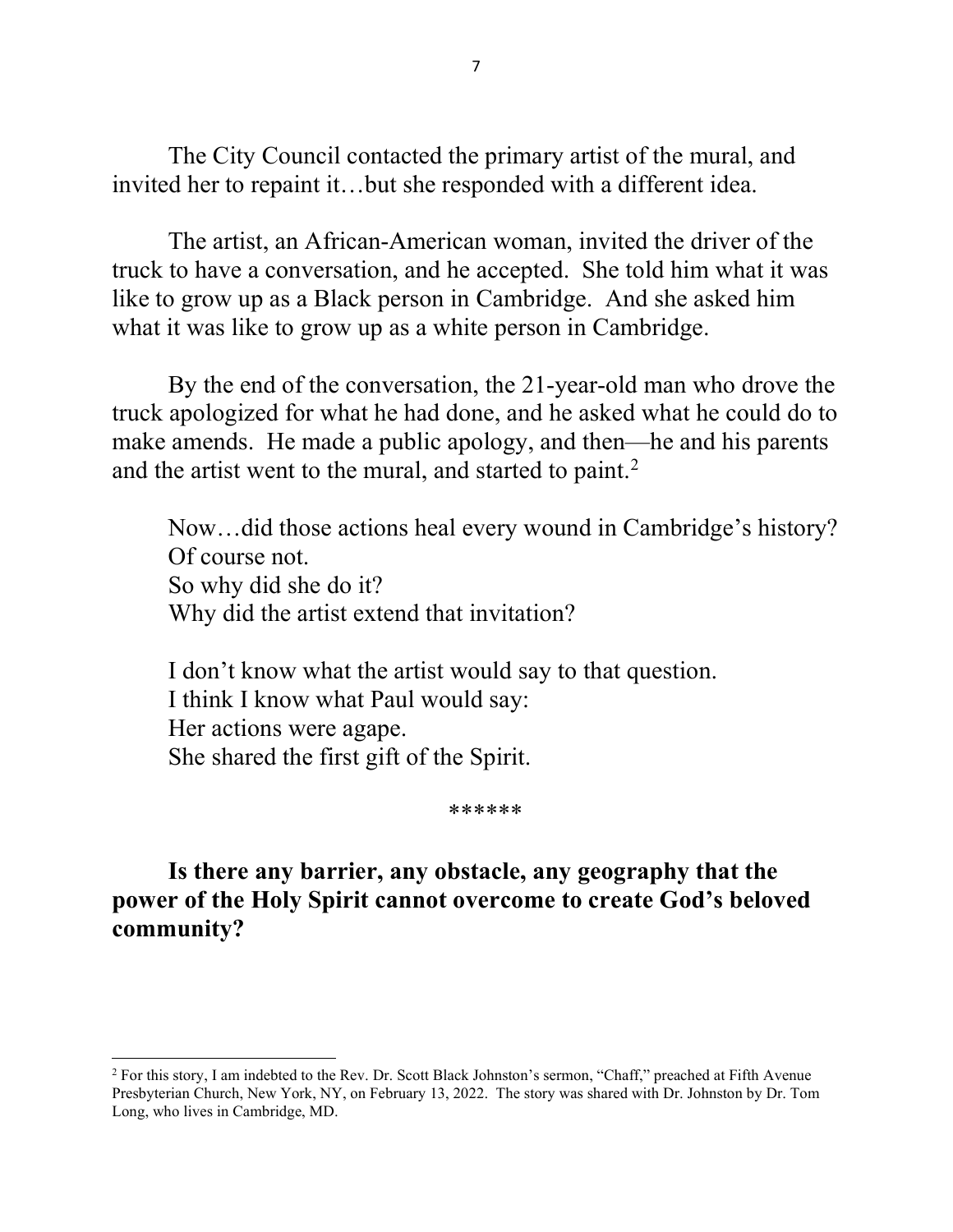Throughout the book of Acts, the apostles had a habit of thinking that their new church community would look one way—and the Holy Spirit had a habit of always disrupting those plans.

 The Spirit continually pushed boundaries, and forced the apostles to LET GO of their dreams in favor of God's dream.

 People whom the apostles never would have dreamed could be a part of God's Church are continually invited by the Spirit to be a member of God's Church:

> Saul, the persecutor of the Church, in chapter 9. Cornelius, the Roman centurion, in chapter 10.

 That's the third way the Holy Spirit works to help build community. By asking us to LET GO…let go of our assumptions, let go of our plans—and be open to God's dreams, be open to God's plans…

In his book Leading Without Power, Max De Pree tells of the time that he went to visit Russia. This was over 3 decades ago, before the collapse of the Soviet Union.

De Pree is a Christian, and he wanted to go to church while he was there.

But it was an unusual experience. What made it unusual? Well, as De Pree describes it:

"Because of the restrictions on the opportunities to worship, the churches were so full that for many there was no place to sit. Stairways were full; aisles were packed."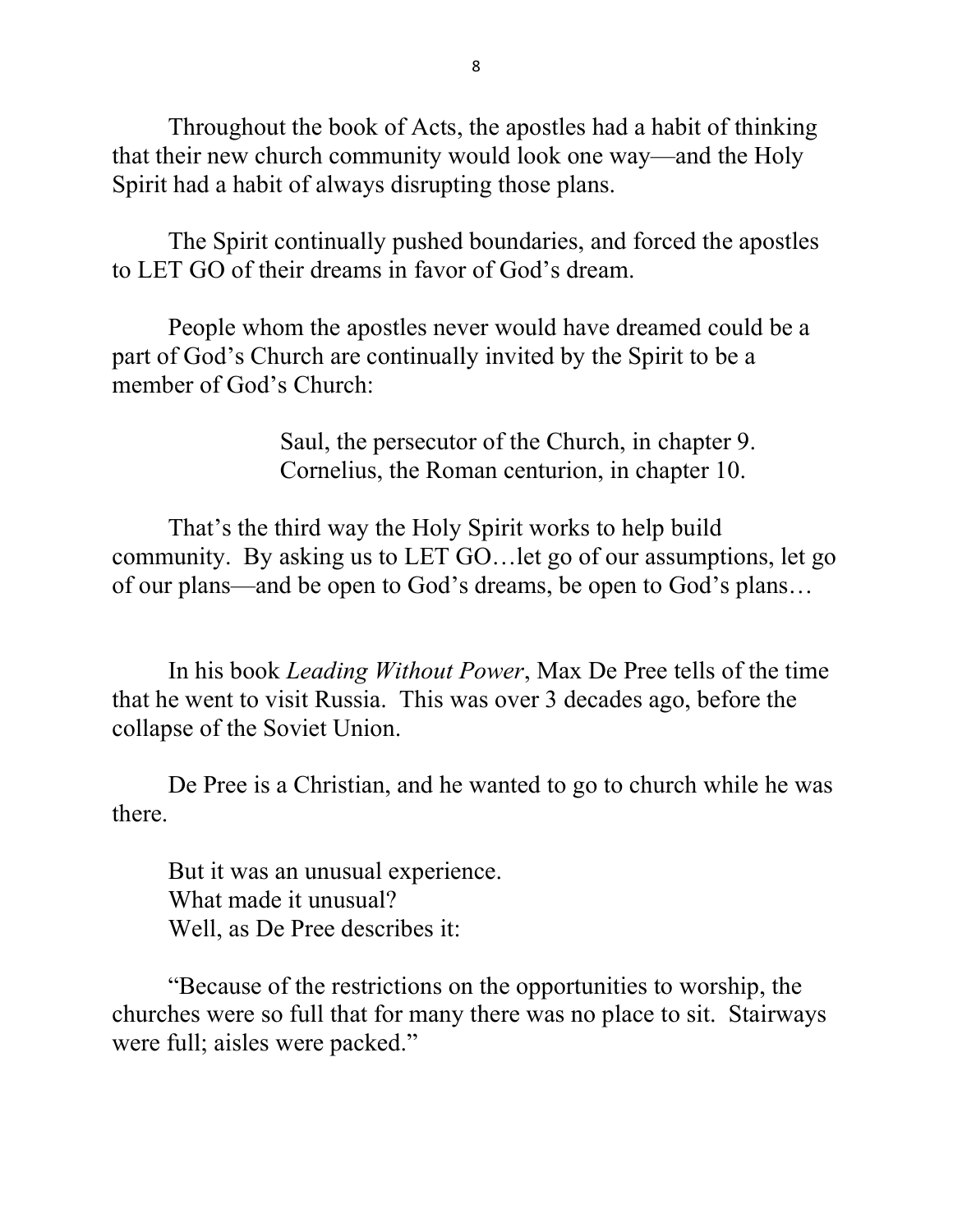But rather than turn people away, something else happened in that church.

"The worshippers had worked out a wonderful system to make the crowding more bearable. During the service people would quietly get up and trade places…"

In other words, those who were seated would periodically stand and allow someone who was standing to sit.

"No one directed this procedure…" De Pree writes, "there was no commotion."

And De Pree was amazed, he was astonished.

People weren't competing for seats? They weren't claiming particular places as their own?<sup>3</sup>

\*\*\*\*\*\*

How many of you are sitting in the same place that you usually sit on a Sunday morning? Not a big deal, because we've got this beautiful sanctuary with plenty of seats.

To celebrate the birthday of God's Church, I'm not going to ask you to give up your favorite seat in worship today.

 I am going to ask you to help finish my sermon today. Help finish this sermon, not in here but out there.

What would happen if you did something this week to help build God's beloved community:

<sup>&</sup>lt;sup>3</sup> Max De Pree, Leading Without Power: Finding Hope in Serving Community, San Francisco: Jossey-Bass, 1997.